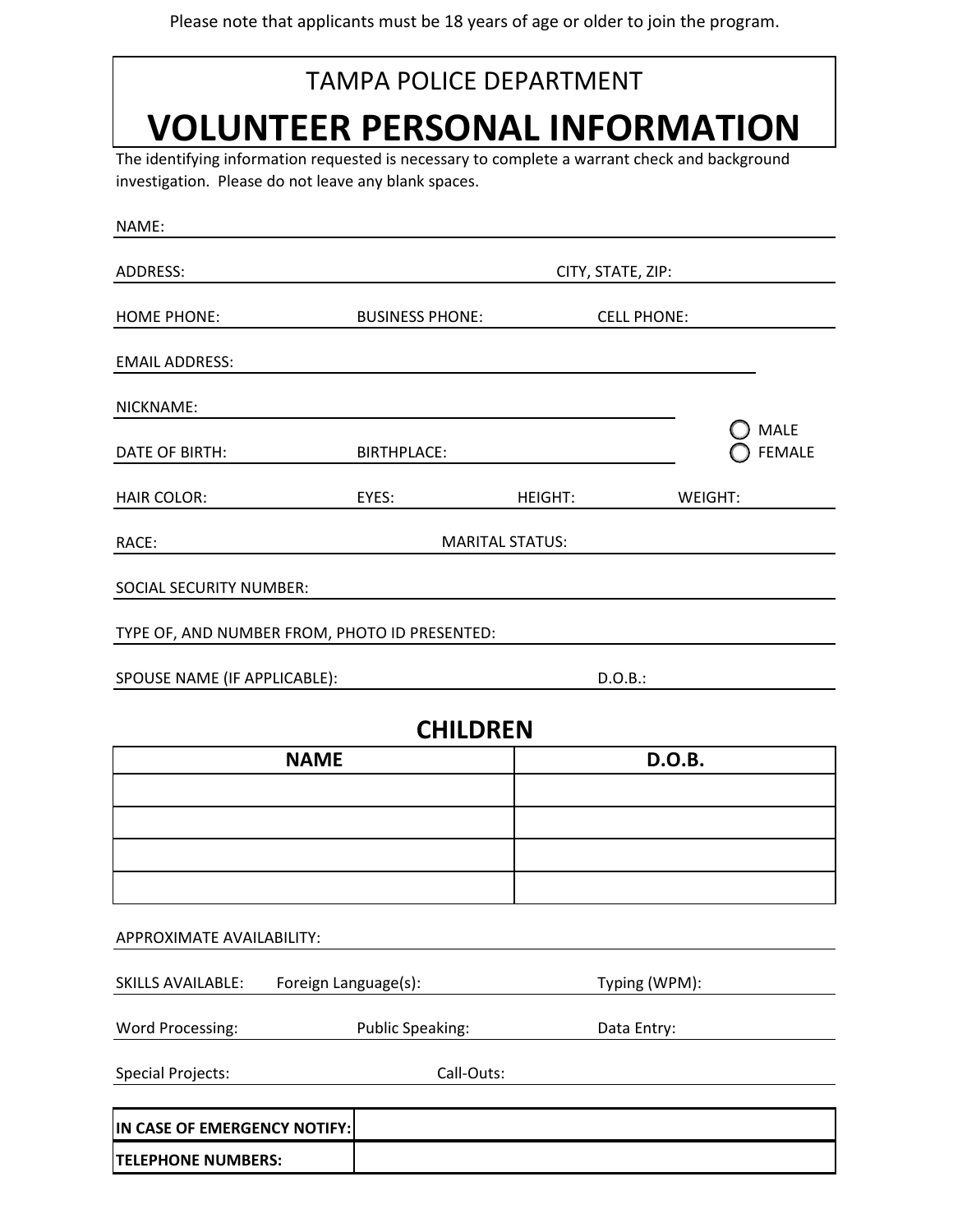### **MILITARY SERVICE**

BRANCH: LENGTH OF SERIVCE:

TYPE OF DISCHARGE: RESERVE STATUS:

#### **CRIMINAL HISTORY**

HAVE YOU EVER BEEN ARRESTED? 
SAND THE RESERVE ON VICTED?

IF YES, WHAT CHARGE(S)?

#### **EMPLOYMENT & EDUCATION**

MOST RECENT OR PRESENT EMPLOYER OR SCHOOL/UNIVERSITY:

WHY DO YOU WANT TO BECOME A VOLUNTEER?

WHAT DO YOU HOPE TO GAIN BY VOLUNTEERING AT THE TAMPA POLICE DEPARTMENT?

**Return this form to:** 

Tampa Police Department One Police Center - 5th Floor 411 N. Franklin St. - Tampa, Fl 33602 Telephone Number (813) 276-3432, Fax Number (813) 276-3402 It can also be returned in person to the Information Counter In the main lobby of the Tampa Police Department

#### **FOR OFFICE USE ONLY**

| <b>IINTERVIEW DATE:</b>      |  |
|------------------------------|--|
| <b>IINTERVIEWER:</b>         |  |
|                              |  |
| <b>Original to Personnel</b> |  |

Copy to Volunteers